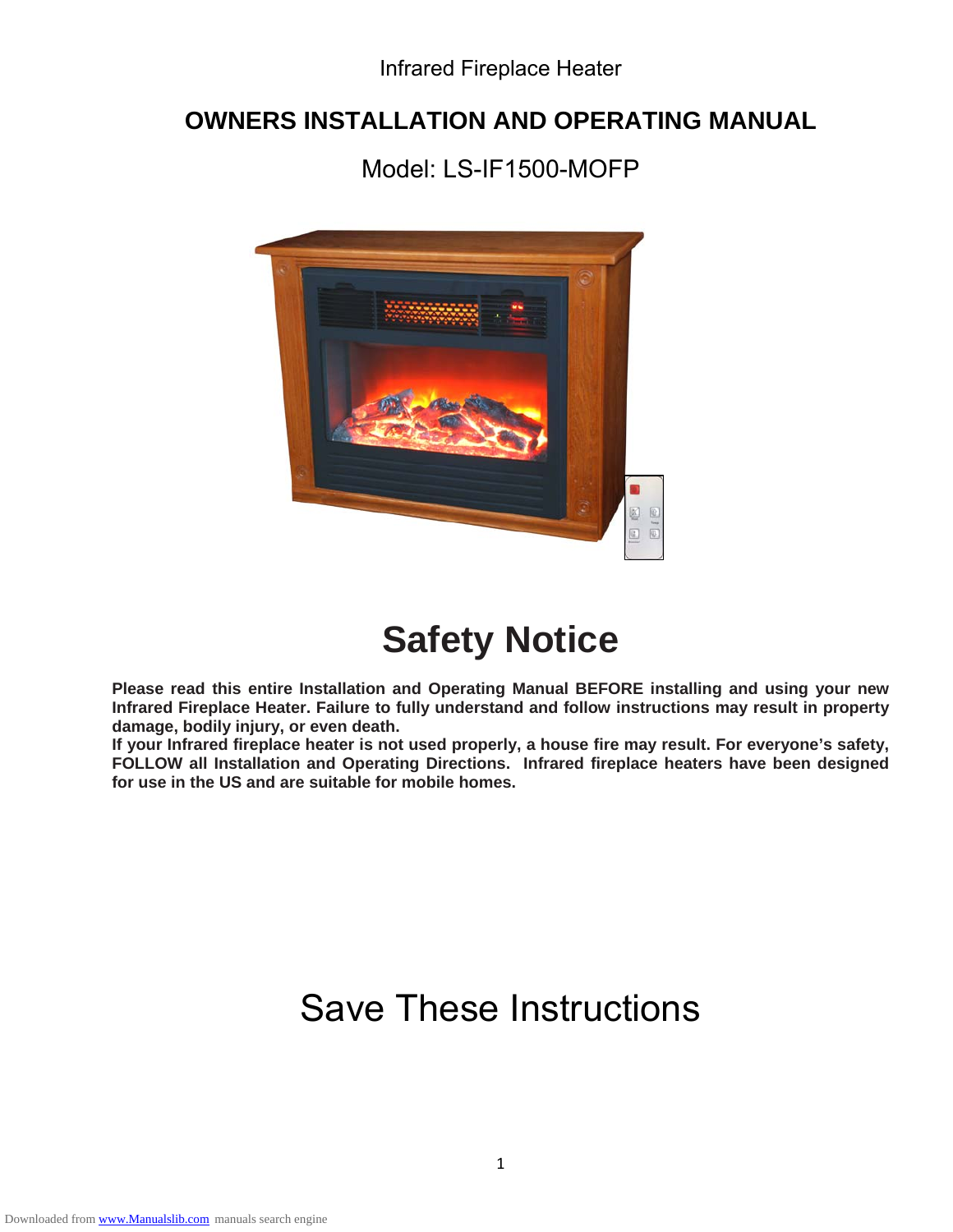## **TABLE OF CONTENTS**

| <b>Topic</b>                                     | Page(s)  |
|--------------------------------------------------|----------|
| Introduction                                     | 3        |
| <b>Specifications</b>                            | 3        |
| Safety Information                               | $4 - 5$  |
| <b>Fireplace Placement</b>                       | 6        |
| <b>Fireplace Operation</b>                       |          |
| <b>Troubleshooting and Fireplace Maintenance</b> | 8        |
| Warranty                                         | $9 - 10$ |
| <b>Warranty Claim Contact Information</b>        |          |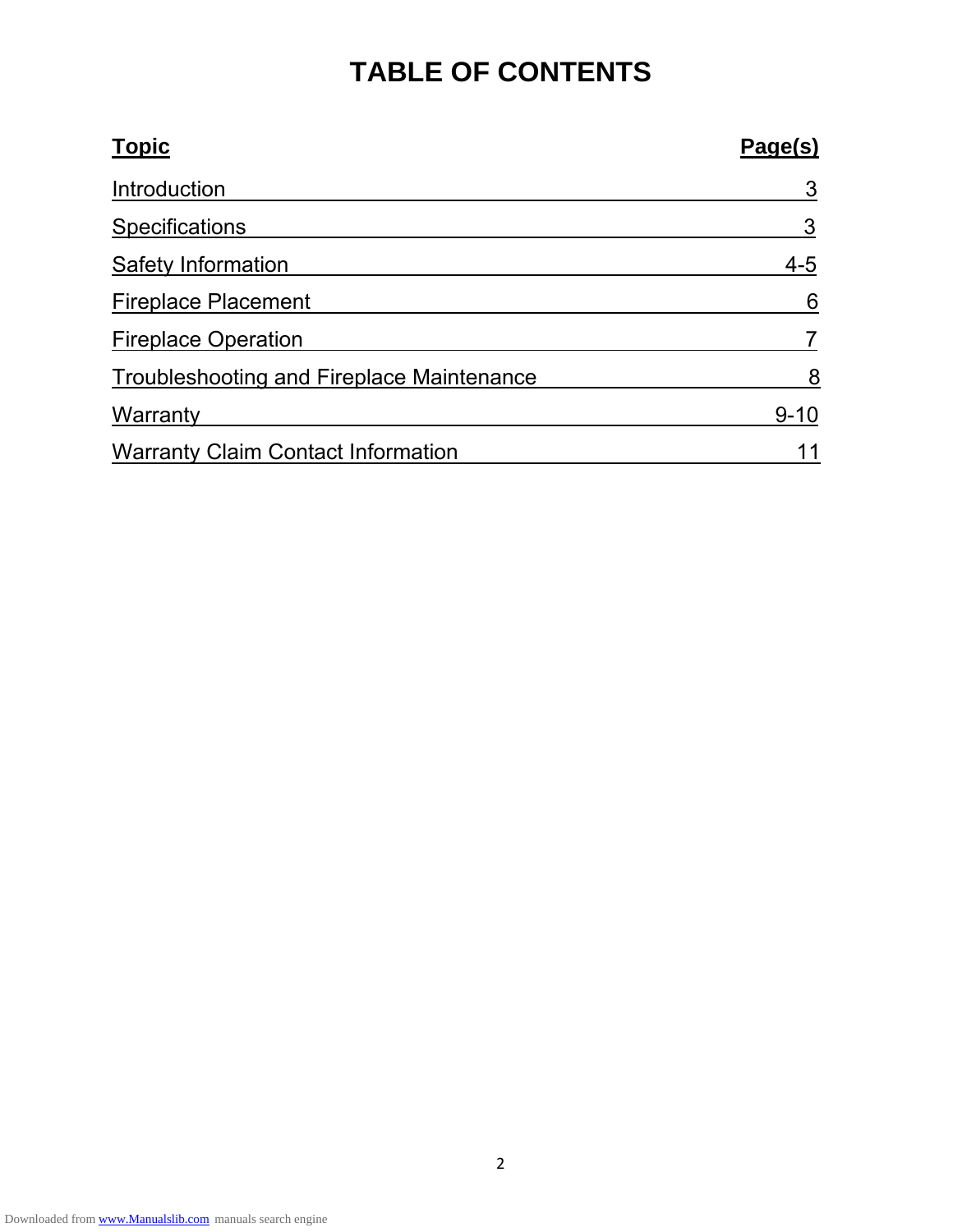## INTRODUCTION

Thank you for choosing one of the best Infrared absorption fireplace heaters available in the market today. By using this infrared fireplace heater you can efficiently heat up to 1500 square feet! You can even turn down the main thermostat in your home and let this heater carry some of the home heating duty. This fireplace heater is NOT intended to replace your homes furnace; rather it is designed to be a supplement to it. It is not an instant heater – it can take up to 24 hours for a room to reach the desired temperature. Our Infrared fireplace heaters have been tested and listed for installation in residential and mobile homes by UL:



### **SPECIFICATIONS:**

Electrical:

Voltage: 120v~60Hz, Power consumption: 1000-1500 Watts, Thermostat range: 50-90 Fahrenheit,

Coverage:

Up to 1,500 square feet

Dimensions: 31.5" x 11.5" x 25.2", 60 lbs

Safety Features: Overheat shut off.

Features: Remote control Vivid Log/ Flame Effect Eco Friendly Wood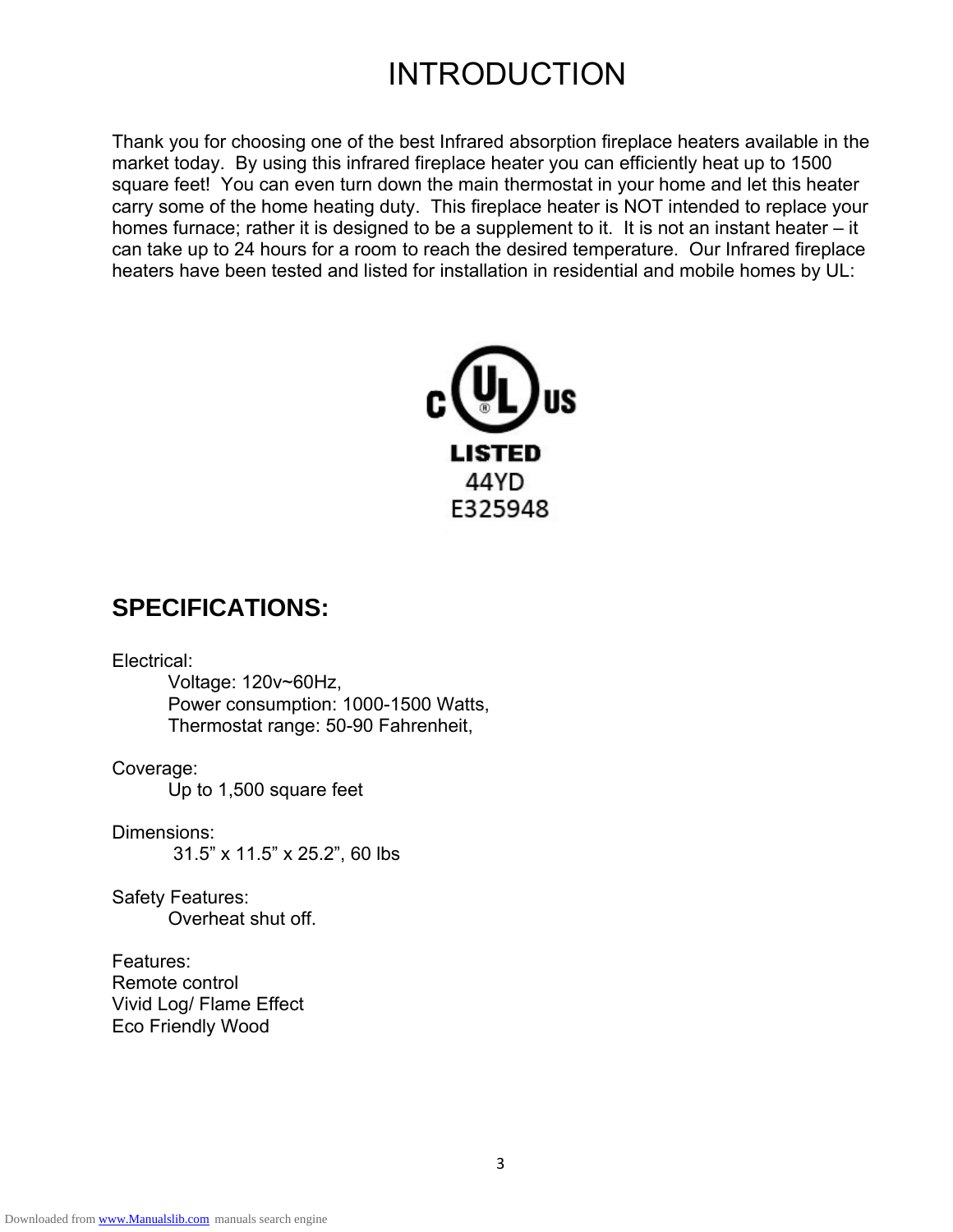### IMPORTANT SAFETY INSTRUCTIONS

### READ AND UNDERSTAND ALL INSTRUCTIONS BEFORE USING THE **HFATFR**





# ! POTENTIAL FOR ELECTRICAL HAZARD!

When using electrical appliances, basic precautions should always be followed to reduce the risk of fire, electric shock, and injury to persons, including the following:

- 1. Read all instructions before using this heater.
- 2. This heater is hot when in use. To avoid burns, do not let bare skin touch hot surfaces. If provided, use handles when moving this heater. Keep combustible materials, such as furniture, pillows, bedding, papers, clothes, and curtains at least 3 feet, from the front of the heater and keep them away from the sides and rear.
- 3. Extreme caution is necessary when any heater is used by or near children or invalids and whenever the heater is left operating and unattended.
- 4. Always unplug heater when not in use.
- 5. Do not operate any heater with a damaged cord or plug or after the heater malfunctions, has been dropped or damaged in any manner. Return heater to authorized service facility for examination, electrical or mechanical adjustment, or repair.
- 6. Do not use outdoors.
- 7. This heater is not intended for use in bathrooms, laundry areas and similar indoor locations. Never locate heater where it may fall into a bathtub or other water container.
- 8. Do not run cord under carpeting. Do not cover cord with throw rugs, runners, or similar coverings. Arrange cord away from traffic area and where it will not be tripped over.
- 9. To disconnect heater, turn controls to off, then remove plug from outlet.
- 10. Connect to properly grounded outlets only.
- 11. Do not insert or allow foreign objects to enter any ventilation or exhaust opening as this may cause an electric shock or fire, or damage the heater.
- 12. To prevent a possible fire, do not block air intakes or exhaust in any manner. Do not use on soft surfaces, like a bed, where openings may become blocked.
- 13. A heater has hot and arcing or sparking parts inside. Do not use it in areas where gasoline, paint, or flammable liquids are used or stored.
- 14. Use this heater only as described in this manual. Any other use not recommended by the manufacturer may cause fire, electric shock, or injury to persons.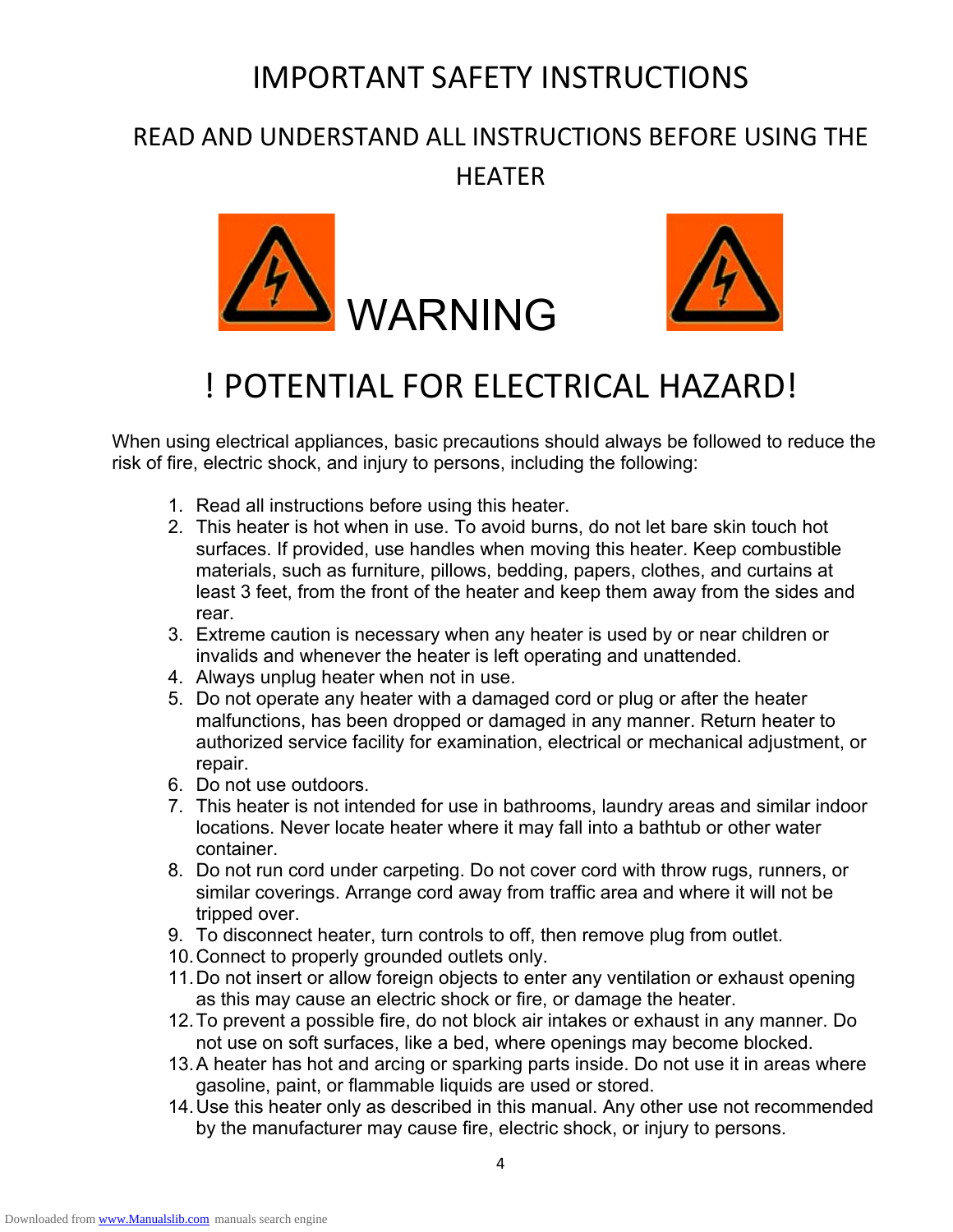15. Always plug heaters directly into a wall outlet/receptacle. Never use with an extension cord or re-locatable power tap (outlet/power strip).

#### **This heater has a self – protection function. If the heater does not operate normally, check cord and heater placement, then UNPLUG IT FROM THE OUTLET & PLUG IT BACK TO OUTLET TO RESET.**

### Grounding

This heater is for use on 120 volts. The cord has a plug with three blades for proper grounding. DO NOT attempt to modify the plug in any way or use adaptors to defeat the purpose of the grounding feature. Plug ONLY into a receptacle that accepts three-blade plug.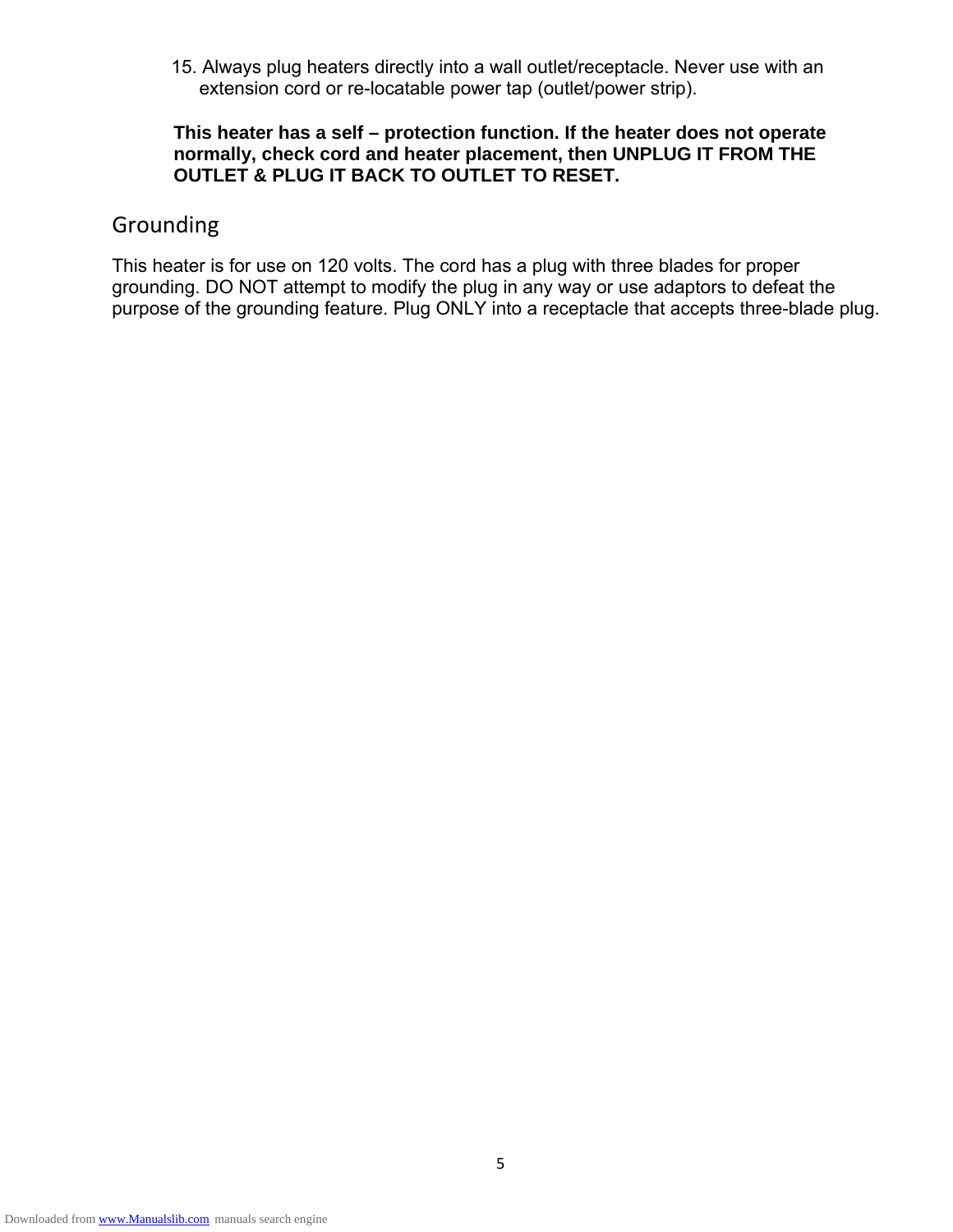# FIREPLACE PLACEMENT

Our Infrared fireplace heater is a very safe and effective room heater. It produces safe, clean and economical heat by utilizing quartz infrared heating elements and heat exchangers. The heating process of the Infrared fireplace heater is similar to the way the sun warms the earth. The infrared elements warm the heat exchangers and the whisper quiet fan distributes the accumulated warmth. This process is unique among heaters in that it minimizes wasteful heat collection at the ceiling height of rooms and targets it toward the living space instead.

To achieve maximum efficiency of your Model LS-IF1500-MOFP Infrared fireplace heater, please consider the following recommendations:

- 1. Locate your Infrared fireplace heater close to an inside wall of the room in which it will be used. Face the exhaust vents of the heater toward the cooler outside walls of the house. This positioning will allow the heat to be moved across the room toward the outside walls to provide more even warmth throughout the room.
- 2. Make sure that windows and doors are not allowing a high rate of airflow into the room where you will locate your room heater. High airflow will minimize the effectiveness of your Infrared fireplace heater as it would any conventional type heater.
- 3. For best results, always try to maintain a minimum of 40% relative humidity in the environment to be heated.
- 4. It is recommended that the Infrared fireplace heater be used in rooms that are insulated according to code. You can use your heater in a room whether insulated or not, but a noninsulated room will cause greater and faster heat loss which is counterproductive to the efficiency of the heater.
- 5. Keep the area around the heater clear of clutter and obstacles so that there is free airflow to and from the heater.
- 6. Be mindful to keep your heater out of the main traffic thoroughfares of the room in which it is located; it should be a welcome addition to the room rather than an obstacle to be stepped over or stepped around.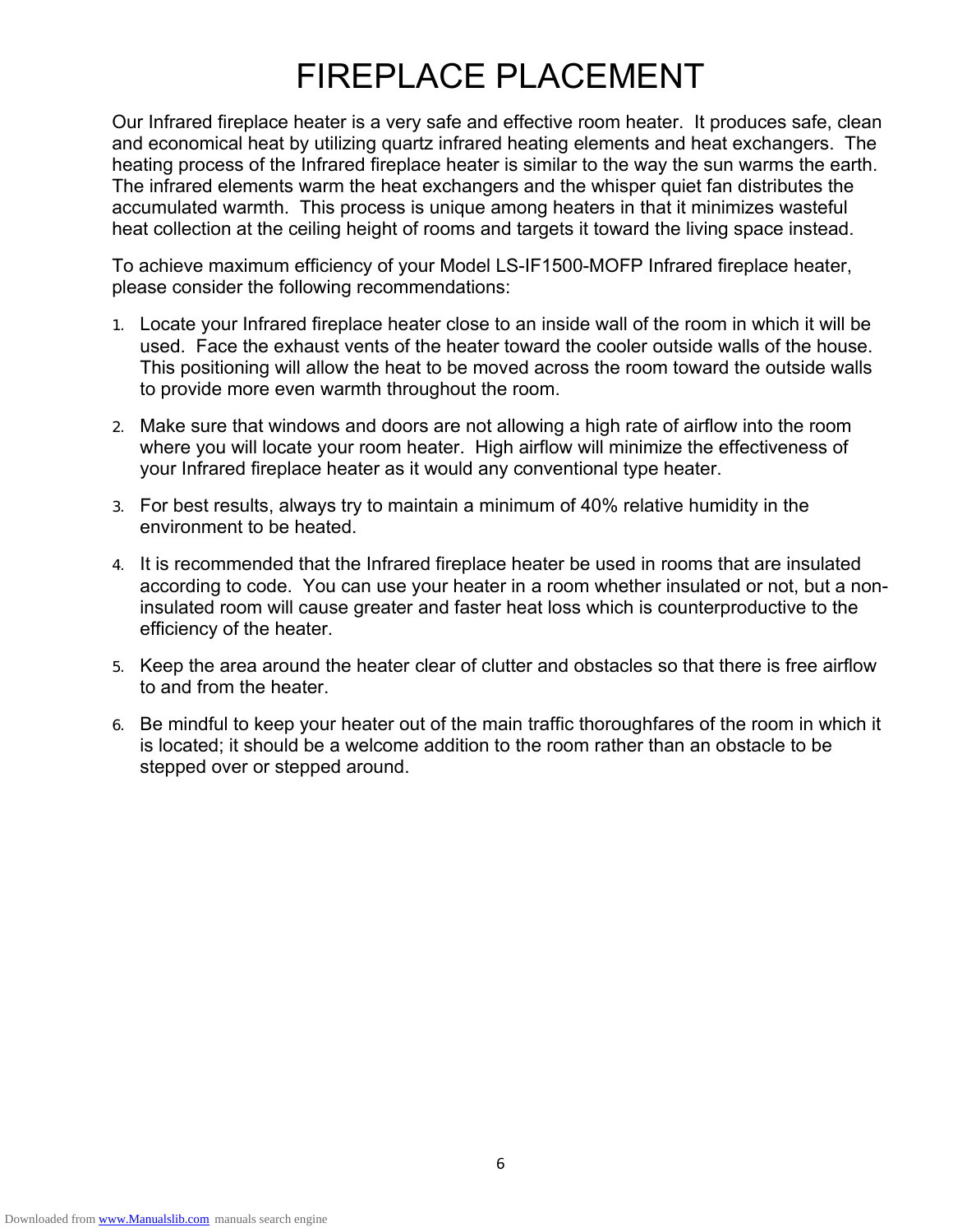# FIREPLACE OPERATION

Plug your Infrared fireplace heater power cord into a 120V, 15amp or 20amp three-bladed receptacle.

**To Turn the Fireplace On:** Press the Power button **O**on the control panel or on the remote control.



### **Control Panel**



**Remote Control**

**Default Set Temperature**: The default set temperature every time the heater is powered on is typically 72°. This default cannot be changed. You will have to set it accordingly every time you power it off.

**Ambient Temperature:** To view the ambient room

temperature, press and hold the Temp up button for a few seconds, the room temperature will display for a short period of time, then return to the desired set temperature.

### **To Set Desired Temperature:**

Press the UP **o**r DOWN **button** on the control panel or on the remote control. When the desired set temperature is reached by the heater's internal thermostat, the heater will stop heating automatically, but the fan will continue to run for approximately 5 minutes (3 minutes when powered off) so that unit's chamber can cool. When the ambient temperature drops below the set desired temperature, the heater will cycle on again.

To Set Heat Level: Press the heat button **the set of** on

the control panel or remote control to switch between High and Low heat. The corresponding High (H) or Low (L) light will switch on. In the High mode, the fan will not change speeds. Rather, the heating elements will allow for higher heat output. The High level uses 1500 watts, while Low heat level uses approximately 1000 watts.

# **To change between °Celsius and °Fahrenheit:** Press

**To Set Flame Brightness**: Use the Dimmer button **or the control panel or remote** control. The flame brightness control button is used to increase or decrease the brightness of the flame and ember**. Press once, the brightness will start and keep changing. Press again to set the desired level.**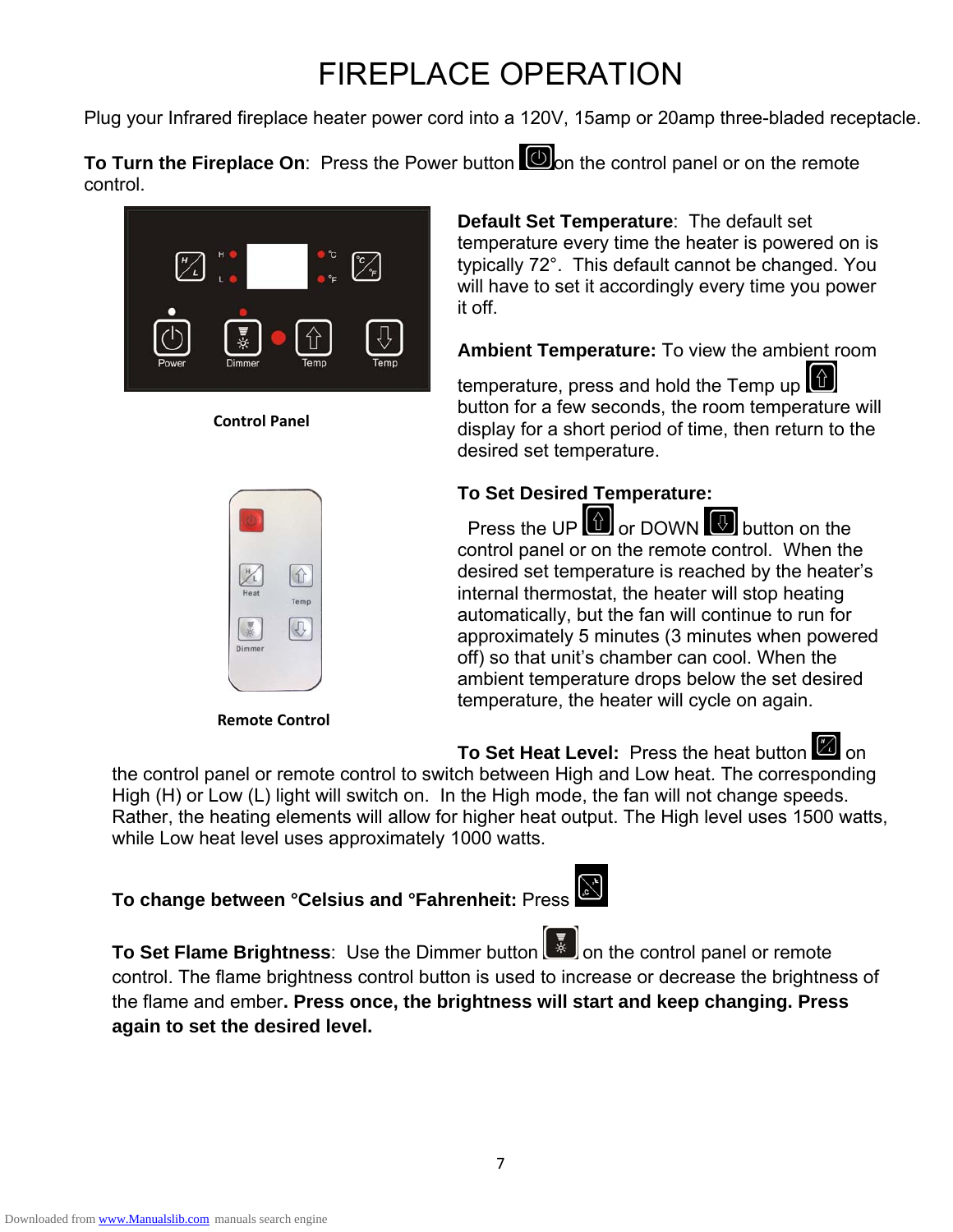# TROUBLESHOOTING

#### **If your heater unit shuts off unexpectedly:**

- 1. Be sure the power cord is plugged into a working electrical outlet.
- 2. Check for any obstructions. If you find one, turn the hearting unit OFF and unp lug it. Wait at least 10 minutes to allow the heating unit to cool completely before removin g any obstruction. Whe n done, plug in the heating unit and follow the Operation Instructions.

#### **If your heater unit tips over:**

- 1. Set the unit back in its upright p osition and ch eck for any damage is detected u nplug unit a nd contact customer service for further assistance.
- 2. If no damage is detected, push the power button to turn the unit back on.

#### **If your fireplace does not illuminate properly:**

- 1. The light bulbs may have vibrated loose and need to be tightened.
- 2. The light bulbs may be damaged, and need to be replaced.

## FIREPLACE MAINTENANCE

#### **WARNING: Disconnect power before attempting any maintenance or cleaning to reduce the risk of fire, electric shock to persons or damage.**

#### **LIGHT BULB REPLACEMENT**

Light bulbs need to be replaced when you notice a dark section of the flame or when the clarity and detail of the log exterior disappears. There are two bulbs under the log set.

### **WARNING: Allow at least 5 minutes for light bulbs to cool off before touching bulbs to avoid burning of skin.**

#### **BULB REQUIREMENTS**

Quantity of 2 clear chandelier or candelabra bulbs with an E-12 (small) socket base, rating voltage 120 volts, rating power 40 watts.

#### **CAUTION: Do not exceed 40 watts per bulb.**

#### **CHANGING LIGHT BULBS Unplug the unit first.**

- 1. Open the light bulb area: Hold left and right side of the cover of the light bulbs at the bottom of your firebox and pull straight out. You can see two bulbs in the firebox.
- 2. Examine the bulbs to determine which bulbs require replacement.
- 3. Remove old bulb and replace with a new one. Hold the socket while unscrewing or screwing bulbs.
- 4. Replace the cover of light bulbs.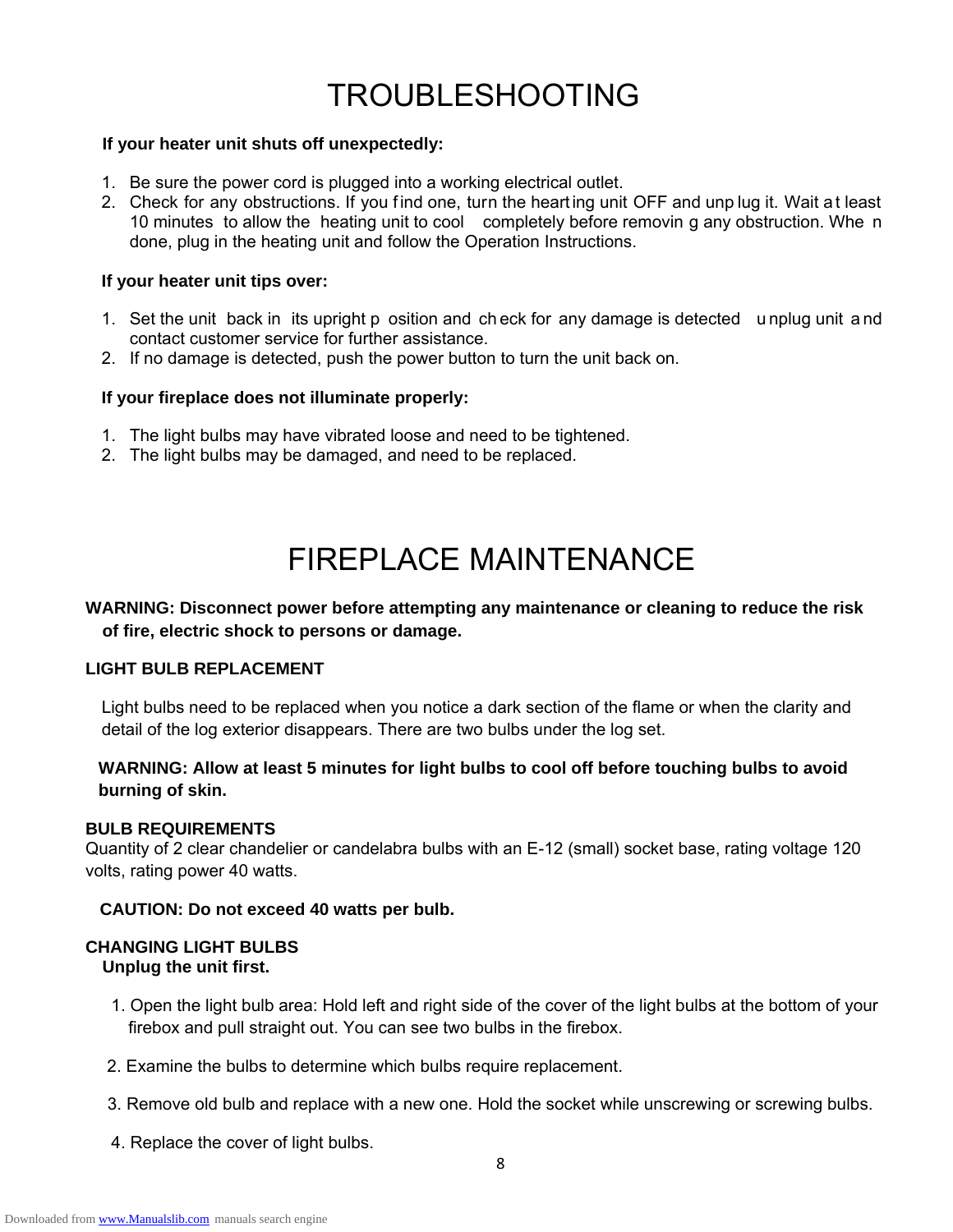### **Limited Manufacturer Warranty**

**3 Year Limited Warranty: LIFESMART** warrants this heater against defects in materials and workmanship **on functional parts,** for a period of 3 years from the original date of purchase. **Your sales receipt showing the date of purchase of the product is your proof of purchase.** Keep it in a safe place for future reference.

#### **Manufacturer Warranty**

 All **LIFESMART** products are manufactured with the highest quality materials and are warranted to be free from defects in material and workmanship at the time of purchase. This limited warranty applies to products manufactured or distributed by the LIFESMART brand name, are delivered in the continental United States, and extends to the original purchaser, or gift recipient. This warranty becomes valid at the time of purchase and terminates either by the specified time frame listed above and/or owner transfer (unless otherwise authorized by LIFESMART, as the manufacturer). Any extended warranties (warranties that cover above and beyond this manufacturer warranty) that are sold through a retailer or third party, are not directly correlated with this LIFESMART limited warranty, and may be redirected to said retailer or third party for coverage.

#### **Extent of Warranty**

This warranty extends through the manufacturer of the product, and covers functional parts only. Cosmetics are not covered, unless unequivocally determined it is a manufacturer/workmanship defect. Note that surface cracks are not considered defects in material or workmanship, as they are normal characteristics of all wood. Unless LIFESMART was the direct shipper, shipping damage should be addressed with the shipping company, retailer, or place of purchase, prior to making a claim to LIFESMART, as the manufacturer.

 The manufacturer's sole obligation under this warranty shall be limited to furnishing the original purchaser replacement parts for units deemed *repairable* by the **LIFESMART** warranty department. The purchaser may also opt to ship the product to LIFESMART to have it repaired. The purchaser will be responsible to prepay any shipping charges (both ways), export taxes, custom duties and taxes, or any other charges associated with the transportation of the unit. In addition, the purchaser is responsible for insuring any parts shipped or returned, if desired. For products the warranty department deems *un-repairable, or discontinued,* **LIFESMART** reserves the right to issue a refurbished product, or product similar in size and functionality as a replacement for the defective unit, *if available.* All exchanged parts and products replaced under this warranty will become the property of **LIFESMART**. **LIFESMART** reserves the right to change manufacturers of replacement parts or products for use, in order to cover any existing warranty. Any parts determined defective may asked to be returned to **LIFESMART** or its representatives to validate a claim. Non-Warranty replacement parts will be warranted 30 days from the time the purchaser receives them.

 The purchaser must present **LIFESMART** with proof of purchase documents (including the date of purchase) if requested. Any evidence of alteration, erasing, or forgery of proof of purchase documents will be just cause to **VOID** this limited warranty. Products, in which the serial number has been defaced or removed, are not eligible for warranty coverage. Continued…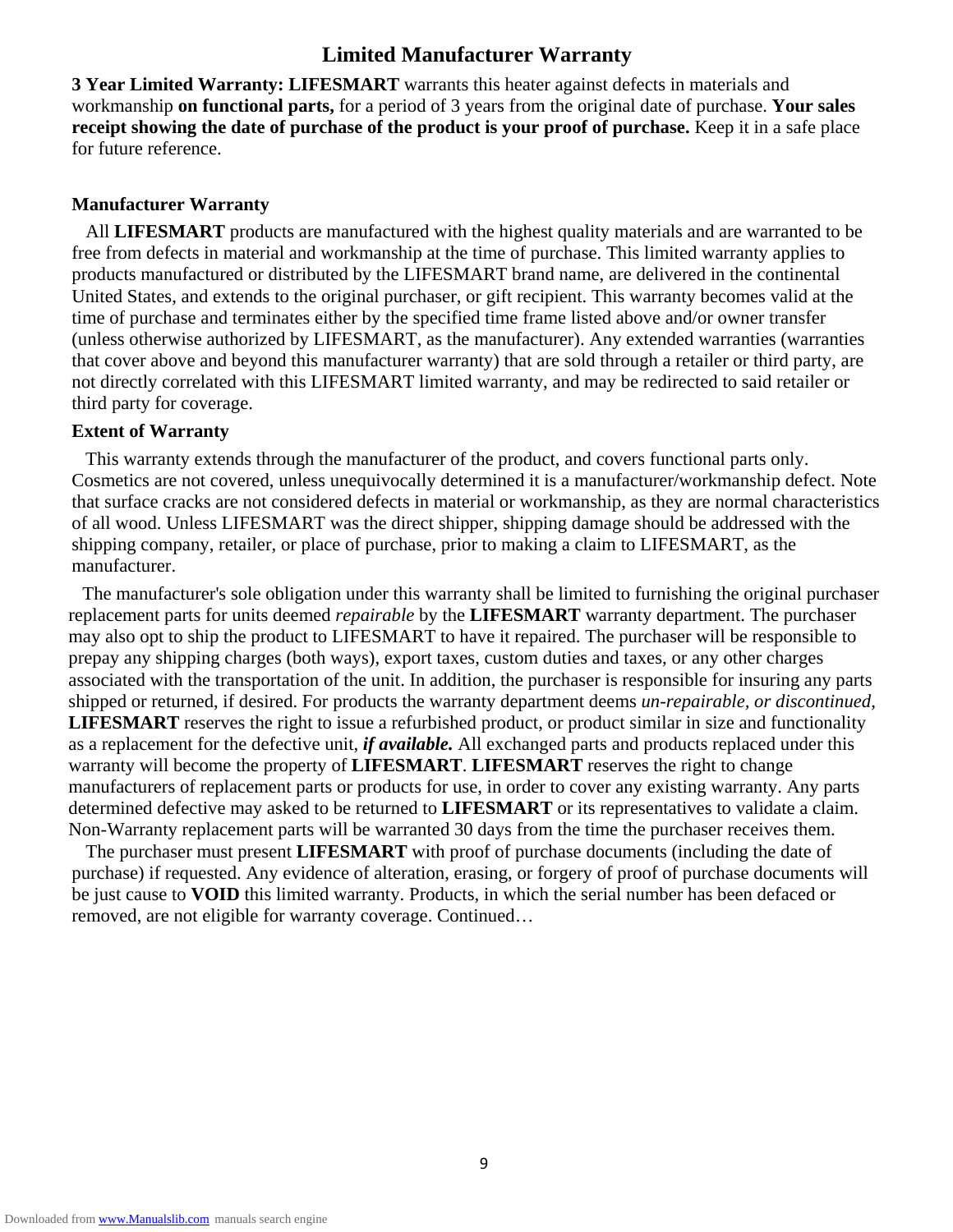### **Warranty Limitations**

This warranty does not apply if the unit has been subject to negligence, fabrication, misuse, abuse, or repairs (unless authorized verbally, or in writing, by an Authorized LIFESMART Representative) alteration by non **LIFESMART** authorized personnel, inappropriate installations, or any case beyond the control of **LIFESMART.** Examples of warranty invalidation may also include, but are not limited to:

- **Use of lacquer or paints in (and around) the heaters**
- **Heater placed on non-approved surfaces**
- **Electrical requirement deficiencies (15-20 amp dedicated outlet)**
- **Use on Extension Cords/Timers/Surge Protectors/GFCI**
- **Outdoor applications**
- **Normal wear/tear/weathering**
- **Pet/Consumer accidents**
- **Purchases from dealers unauthorized by LIFESMART (Authorization in writing)**

### **Disclaimers**

**LIFESMART** shall not be liable for any loss due to use (or misuse) of the heater or other **LIFESMART**  products or other incidental or consequential costs, expense or damages without irrefutable foundations. Under no circumstances shall **LIFESMART** or any of its representatives be held liable for injury to any person or damage to any property, however arising. Any implied warranty shall have duration equal of the applicable warranty stated above. Specifications are subject to change without notice or obligation.

### **Legal Remedies**

This limited warranty gives the original purchaser specific legal rights. Other rights may vary from state to state.